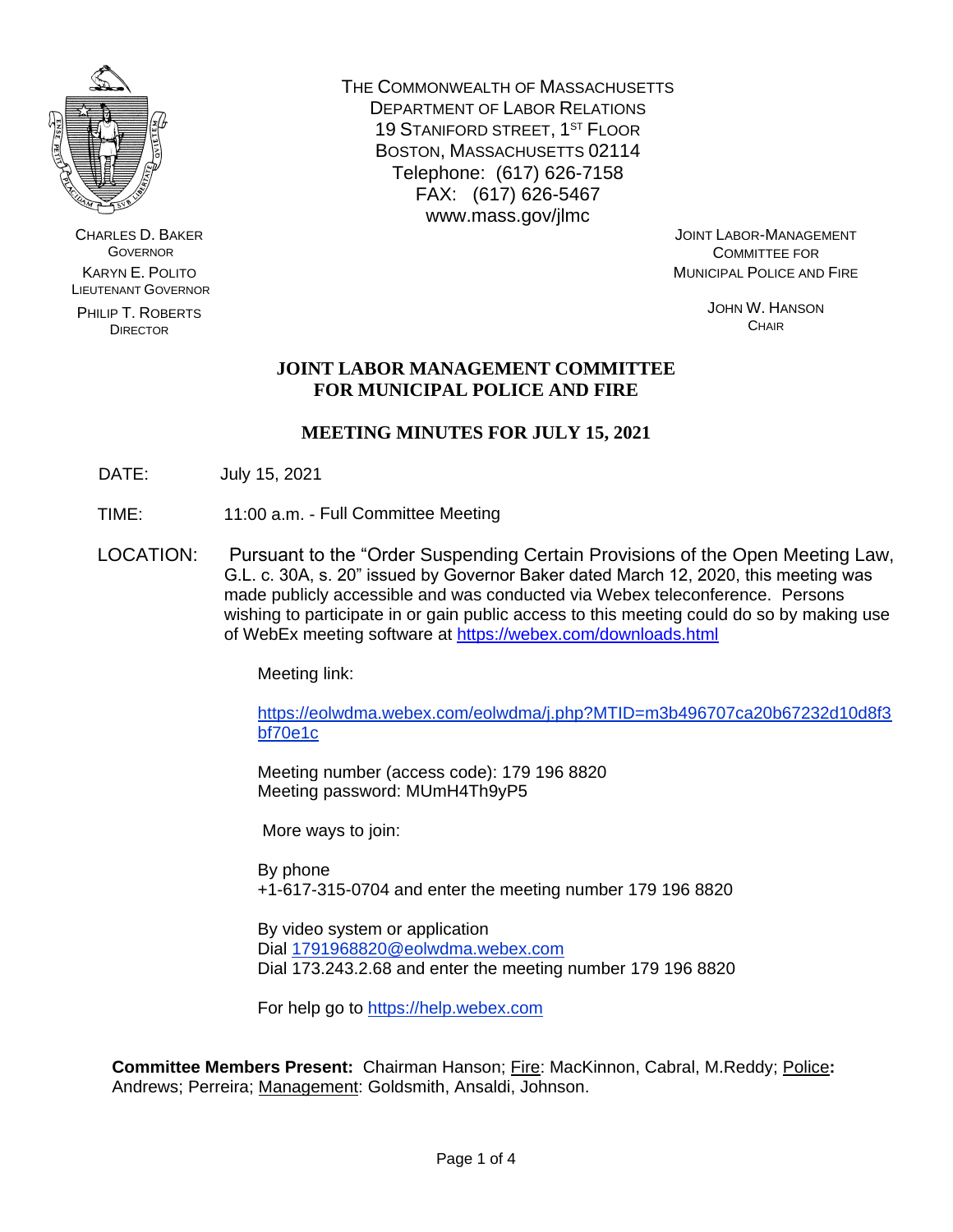**Alternates Present:** Fire: Keene, Cross, Young; Police: DeMille, Pedrini; Management: Hayes, Bain.

**Staff Present:** Cummings**,** Driscoll**,** Hubley, Morgado.

**Others Present:** Philip Roberts (DLR); Tim Gibney, Joseph Carlo

## **OPEN SESSION**

Chairman Hanson called the meeting to order at 11:04 A.M.

The meeting was recorded by Chairman Hanson.

#### o *Administrative updates:*

o Vote to accept the full Committee meeting minutes from June 10, 2021.

**Motion by Goldsmith, seconded by Andrews: to accept the minutes from the Committee meeting on June 10, 2021.**

#### **The Motion passed unanimously.**

#### o *Chairman's report:*

Chairman Hanson reported that two arbitrators are interested in being designated as arbitrators for the JLMC: Rosemary Pye and Leslie William. Chairman Hanson appointed a subcommittee to report on the designation of these arbitrators: Matt Reddy, Alan Andrews and Gerry Hayes.

Mr. Hayes said that he had reviewed the material and found the proposed arbitrators wellqualified, balanced and would recommend them to the full committee. Mr. M.Reddy said that he would like to meet the proposed arbitrators in-person at a full committee meeting. Mr. Andrews stated that he had no objection to the proposed arbitrators appearing at a full committee meeting. Mr. Keene would like to meet them in person. Chairman Hanson said that he had no objection to the proposed arbitrators appearing at a full committee meeting.

A meeting was tentatively scheduled with the subcommittee and the proposed arbitrators for August 19, 2021 prior to the full committee meeting.

## *Review and Act on the following Petition, Jurisdiction and Awaiting Funding List (AFL) Cases*

1. JLM-21-8399 Hanover Police DC,DJM Vote on Jurisdiction

Mr. Morgado briefed the Committee.

**Motion by Andrews, seconded by Goldsmith: to take jurisdiction in the case of the Hanover Police Union and the Town of Hanover, JLM-21-8399**.

**The Motion passed unanimously.**

**Motion by Andrews, seconded by Goldsmith: to assign the following Committee members to the case of the Hanover Police Union and the Town of Hanover, JLM-21-8399: Perreira/Andrews for Police and Richard Tranfaglia for Management or substitutes as so designated and approved by the Police and Management Chairs respectively.**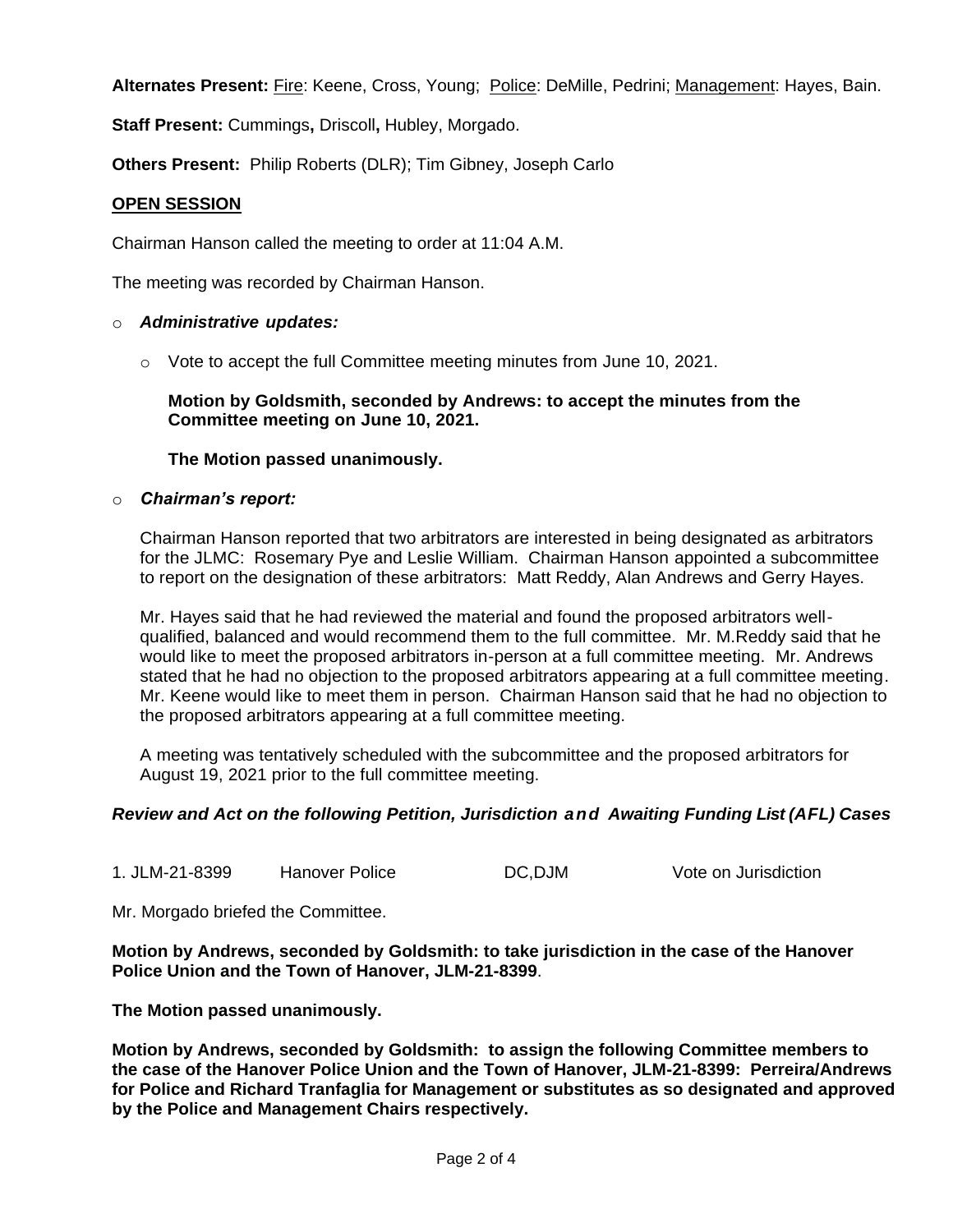### **The Motion passed unanimously.**

| 2. JLM-21-8633 | <b>Wilbraham Fire</b> |
|----------------|-----------------------|
|----------------|-----------------------|

JOEH.GD Vote on Jurisdiction

Mr. Hubley briefed the Committee.

**Motion by Goldsmith, seconded by M.Reddy: to take jurisdiction in the case of the Wilbraham Fire Fighters, Local 1847 IAFF and the Town of Wilbraham, JLM-21-8633.**

**The Motion passed unanimously.**

**Motion by M.Reddy, seconded by Goldsmith: to assign the following Committee members to the case of the Wilbraham Fire Fighters, Local 1847 IAFF and the Town of Wilbraham, JLM-21-8633: Cross for Fire and William Mahoney for Management or substitutes as so designated and approved by the Fire and Management Chairs respectively.**

**The Motion passed unanimously.**

3. JLM-21-8437 Wilbraham Police DC,GD Tentative Agreement

Mr. Cummings and Mr. Driscoll briefed the Committee and reported a tentative agreement. No action required at this time.

| 4. JLM-21-8471 | Nantucket Fire | GD, JOEH | Vote to Arbitration |
|----------------|----------------|----------|---------------------|
|----------------|----------------|----------|---------------------|

Mr. Hubley briefed the Committee.

**Motion by M.Reddy, seconded by Goldsmith**: **to find that in the matter of the Nantucket Fire Fighters, Local 2509 IAFF and the Town of Nantucket, JLM-20-8471, that there is an apparent exhaustion of the processes of collective bargaining which constitutes a potential threat to public welfare and that the Committee vote to send this case to arbitration by a tripartite panel consisting of David Keene (Labor) and Frank Frederickson (Management) and/or other Committee members and/or senior staff that may be substituted as necessary by the respective Labor and/or Management Chairs pursuant to the rules, policies, and procedures of the Committee, and any other applicable provisions of law, and a neutral selected in accordance with the Committee's rules, policies and procedures, on an issue by issue basis, with said issues having been identified at the June 17, 2021, hearing held pursuant to Section 1, Subsection 3(a), of Chapter 589 of the Acts of 1987.**

#### **The Motion passed unanimously.**

5. JLM-21-8470 Southwick Police DC,GD Move to Awaiting Funding

Mr. Cummings briefed the Committee.

**Motion by Andrews, seconded by Goldsmith: to remove the case from the Committee's docket as the contract has been funded by the Town.**

**The Motion passed unanimously.**

| 6. JLM-21-8587 | <b>Halifax Police</b> |  |
|----------------|-----------------------|--|
|                |                       |  |

DC,GD Tentative Agreement